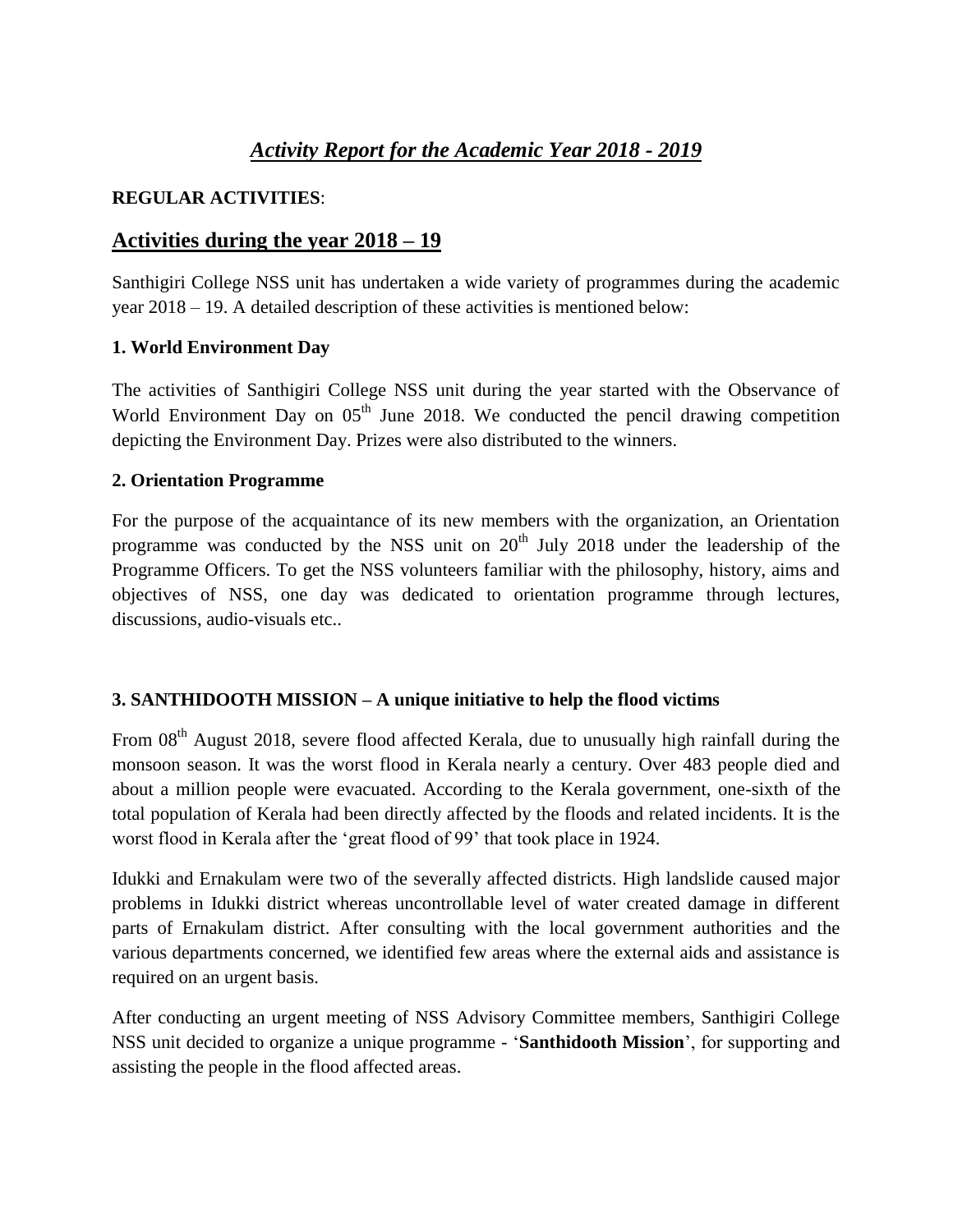Santhidooth Mission is the combination of 7 individual missions where each one takes up different initiatives in different areas. We got support from the Management, PTA, Teaching and Non – teaching staff members, and students of the college. More than 300 volunteers, from different groups, have participated in the mission. Along with this, the Panchayath - Municipality authorities, government departments and local public were also becoming part of this program in their respective areas.

The various missions formed as part of Santhidooth are as follows:

- 1. Santhidooth Cleaning Mission
- 2. Santhidooth Counseling Mission
- 3. Santhidooth Fund Raising Mission
- 4. Santhidooth Rehabilitation Mission
- 5. Santhidooth Education aid Mission
- 6. Santhidooth House construction Mission
- 7. Santhidooth Continuous Support Mission

## **Formation and Inauguration of Santhidooth Mission;**

After visiting many flood affected areas, we decided to start our activities in Muvattupuzha, Ernakulam district. The flood water has deposited tones of mud and sludge inside and premises of the buildings. Removing this was a herculean task for the inmates and the authorities. So we decided to take on this as the first task of Santhidooth and arranged the tools, equipments and special dresses required for the mission.

On 21<sup>st</sup> August 2018, **Santhidhooth** programme began at 10.00 am with an inaugural function at Muvattupuzha. Programme Officer Mr. James Mathew delivered the Welcome Address. Mr. Eldho Abraham (MLA of Muvattupuzha), inaugurated the Santhidhooth Mission. Municipal Chairperson Mrs. Usha Sasidharan, Vice Chairman Mr. P.K. Baburaj, CMI Provincial of Muvattupuzha Fr. Paul Parakattil CMI, Principal Fr. Dr. Boby Antony CMI, Manager Fr. Mathew Kalappura CMI, Vice Principal Fr. Jince Padinjarayil CMI have spoken during the occasion.

## **Santhidooth Cleaning Mission**

We launched a massive cleaning drive in the affected areas of Ernakulam and Idukki districts. The Cleaning Mission started its activities immediately after the inauguration of Santhidooth Mission on 21<sup>st</sup> August 2018. The first venue for cleaning was Muvattupuzha Town Hall itself.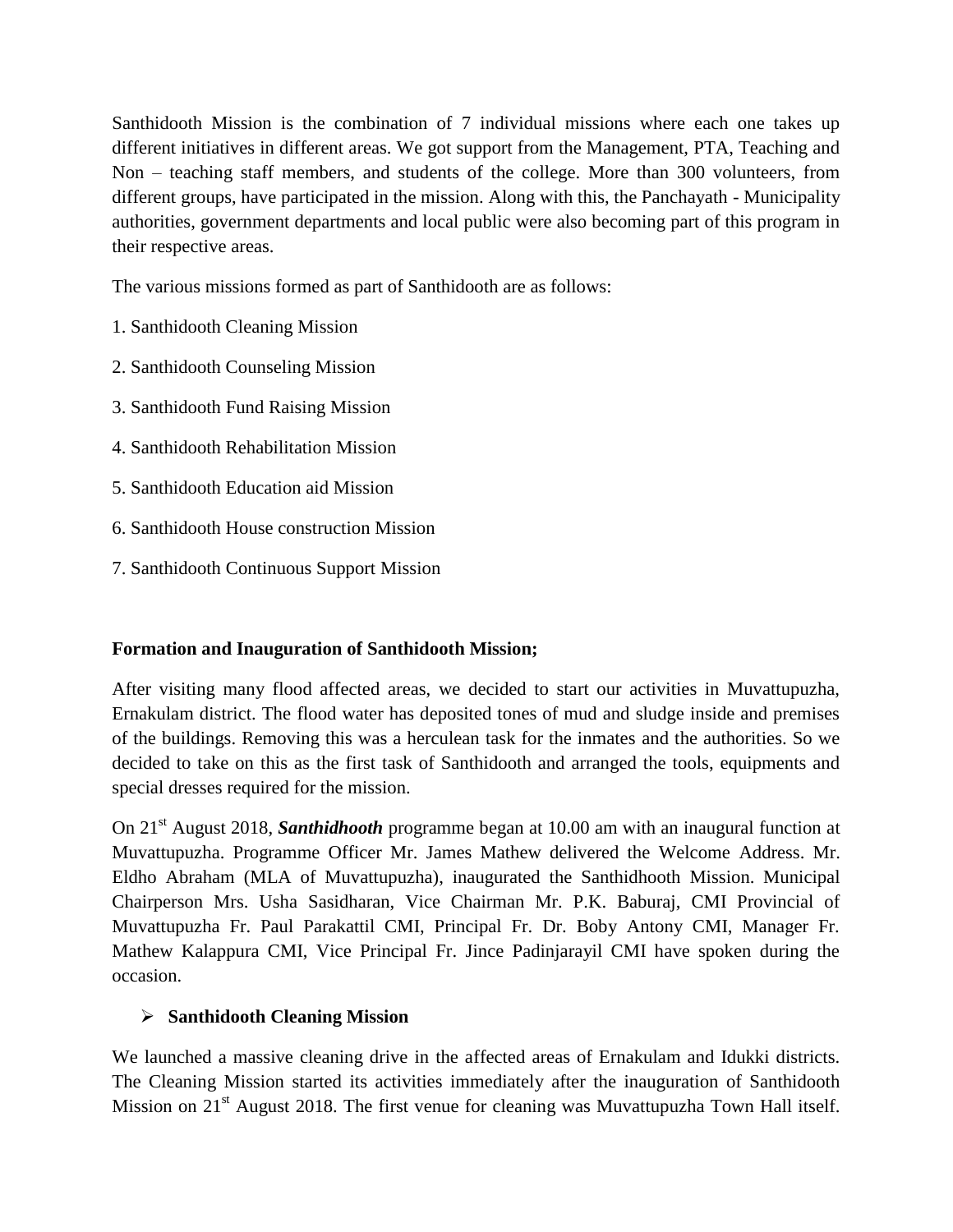Since all the chairs and inside spaces were soiled from the flood, an extensive cleaning process was needed in the Muncipal Town hall. Under the supervision of Principal, Vice Principal and Programme Officers, more than 80 volunteers were involved in the cleaning there itself. At the same time, the other volunteer groups went to different parts of the town for cleaning.

We spent two days –  $21^{st}$  &  $22^{nd}$  August 2018, for cleaning in Muvattupuzha. Our volunteers cleaned about 25 houses in Murickal Colony. The other places were Muvattupuzha Govt. school, Rackad Anganvady, Good Samaritan Oldage home etc..

On 23rd August 2018, as per the direction of the Thodupuzha MLA Mr. P. J. Joseph, the volunteers moved towards the Methotty - Poomala tribal areas of Idukki District. Landslide had caused serious damages in these areas. NSS volunteers were divided into three groups and carried out the activities, such as removal of soil from the houses, cleaning and other necessary services. Panchayath authorities and localites have also joined with the NSS team.

Later we extended this service to few houses in Chalakudy which were situated in the banks of Periyar River. On a later date, one of the Santhidooth team went to Karimban in Idukki district and cleaned 5 houses there also.

## **Santhidooth Counseling Mission**

The Counseling Mission of 'Santhidooth' undertaken an effort of visiting various Relief Camps and meeting the flood victims for the purpose of understanding their situation, feelings and provide possible mental support through counseling. This team consisted of trained MSW students also, along with the NSS volunteers. The team visited various Relief Camps in Idukki district such as Malayinchi, Peringasserry, Cheenikuzhi and Uppukunnu. It was a unique experience for the volunteers.

## **Santhidooth Fund Raising Mission**

For supporting the flood victims in the best possible way and arranging facilities for them, we decided to incorporate a 'Fund Raising Mission' also under the banner of Santhidooth. Through conducting different campaigns in this aspect in and outside the campus, with the immense help of the Management, student volunteers, teachers and other stakeholders, were able to collect an amount of 4 lakhs in a short span of time. This amount was utilized for buying materials for the flood victims and arranging facilities for them.

## **Santhidooth Rehabilitation Mission**

The purpose of the formation of this mission was to provide necessary support for the people who return from the Relief Camps to homes, in association with the Cleaning Mission. To accompany them to their houses, help them to make the arrangements and distribute the necessary items for their survival were the tasks performed by these volunteers. The team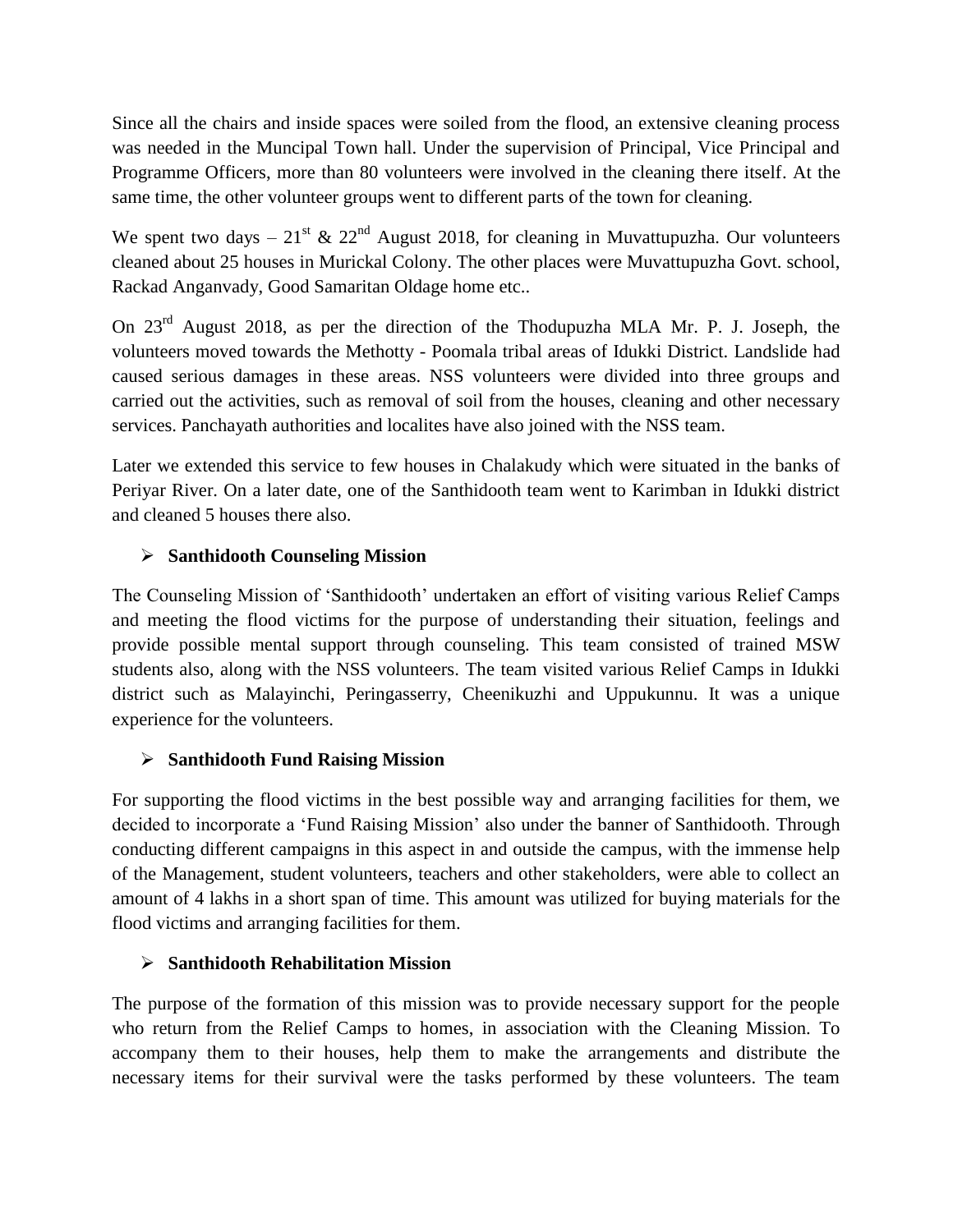members distributed essential items such as rice, cooking oil, coconut, tea powder, sugar and woolen blankets to several houses in Muvattupuzha and Idukki regions.

## **Santhidooth Education Aid Mission**

Most of the students in the flood affected areas have lost their books and other study materials. In order to support these groups of students by providing test books, uniforms and other study materials, we formed the mission named Santhidooth Education aid Mission. During the flood relief programmes, we were able to identify several students in such a situation and provided support.

Another noticeable aspect of this Mission was the support provided to our own students from the flood affected areas. As part of this Mission, the management decided to offer a reduction of fee upto 50% during the rest of the Course period for the deserved students. As per this, 07 students from various courses have received the concession.

## **Santhidooth House Construction Mission**

Even though we have assisted the reconstruction and restructuring of many houses which were partially or fully demolished due to the flood, we did not consider the idea of total construction of a house during the relief programmes; but when we saw the extremely pathetic condition of the house of Mrs. Saly Joseph, we decided to undertake the serious responsibility of making a house for her.

Due to the high landslide during the flood period, the house was almost destroyed and was not in a position to stay further. The financial condition of the family was also worse and it was impossible to build a new house by them. In such a situation, the NSS unit of Santhigiri College decided to carry out the construction of a new house.

Initially, we started the works for the fund collection by organizing a campaign in the College itself - among the students, teachers and non-teaching staff. A good amount has been raised through this way. The management was agreed to contribute a substantial amount and the PTA was also offered a good contribution.

Along with this, we decided to print and distribute coupons to the students for accelerating the fund collection process, which yielded a good result. The volunteers tried their level best to collect the sufficient fund for the project.

The foundation stone for the new house was laid on  $14<sup>th</sup>$  of January 2019 by Principal Fr. Dr. Boby Antony CMI, in the presence of Vice Principal Fr. Jince Padinjarayil CMI, Manager Fr. Mathew Kalappura CMI, Programme Officers Mr. James Mathew and Ms. Elsa Bosco, other faculty members, volunteers and family members. The construction works were started immediately after that.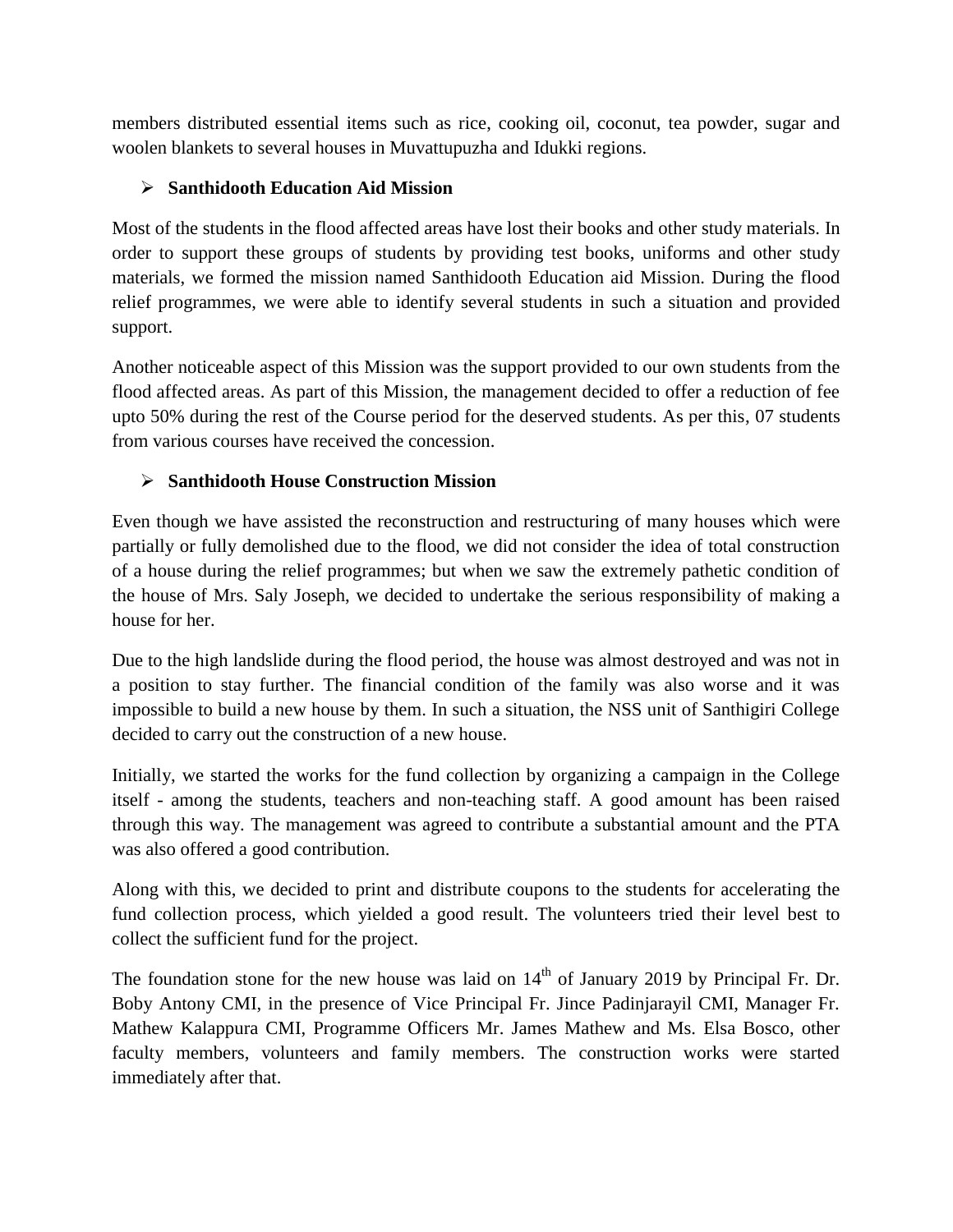## **Santhidooth Continuous Support Mission**

The scale of damage happened due to the flood is very wide. It is an enormous task to rebuild the devastated areas also. We realized that to stop the activities of Santhidooth Mission in a short period doesn't yield the desired results; so we decided to continue the programmes in the possible areas. In this context, 'Santhidooth Continuous Support Mission' has been established.

We decided to offer support in the following areas in a long term perspective, under this banner:

- Provide assistance in the construction of houses and buildings
- To connect the flood victims with the government departments, officials, clubs and persons where they can achieve some kind of support
- To draw and develop projects for the welfare of the affected people and development of the affected areas

## **Recognition for Santhidooth Mission**

The programme has received an overwhelming response. The unique initiative of Santhigiri College NSS unit was widely acknowledged, accepted and appreciated in different levels. The volunteers worked in good spirit and enthusiasm for addressing the problems faced by the flood victims. With the help of management, staff members, students, Panchayath – Municipality authorities, Government departments and localites, we undertook an array of programmes in different places.

- $\div$  Santhidooth has been selected as the official flood relief programme of M.G. university, Kottayam
- The volunteers and other participants of Santhidooth Mission have been honored in a function arranged in Muvattupuzha on a later date. MLA, District Collector, RDO, Tahasildar and Municipal Chairperson were present during the occasion.

We strongly believe that this initiative has created a good impact in the flood affected regions and helped a good number of people in many ways during the bitter phases of Kerala flood.

## **Highlights of Santhidooth Mission**

- $\triangleright$  A massive programme of flood relief which aims to provide all kinds of support to the flood victims
- $\triangleright$  Started immediately after the flood and still continuing with various services
- Different areas are covered such as cleaning, counseling, rehabilitation, financial aid and house construction
- $\triangleright$  Standard safety equipments such as jackets, masks, gloves, boots and preventive medicines were provided to the volunteers during the Mission
- $\triangleright$  Huge participation Not only the NSS volunteers; but also other students, teachers,
- $\triangleright$  parents and localites were actively involved in the operations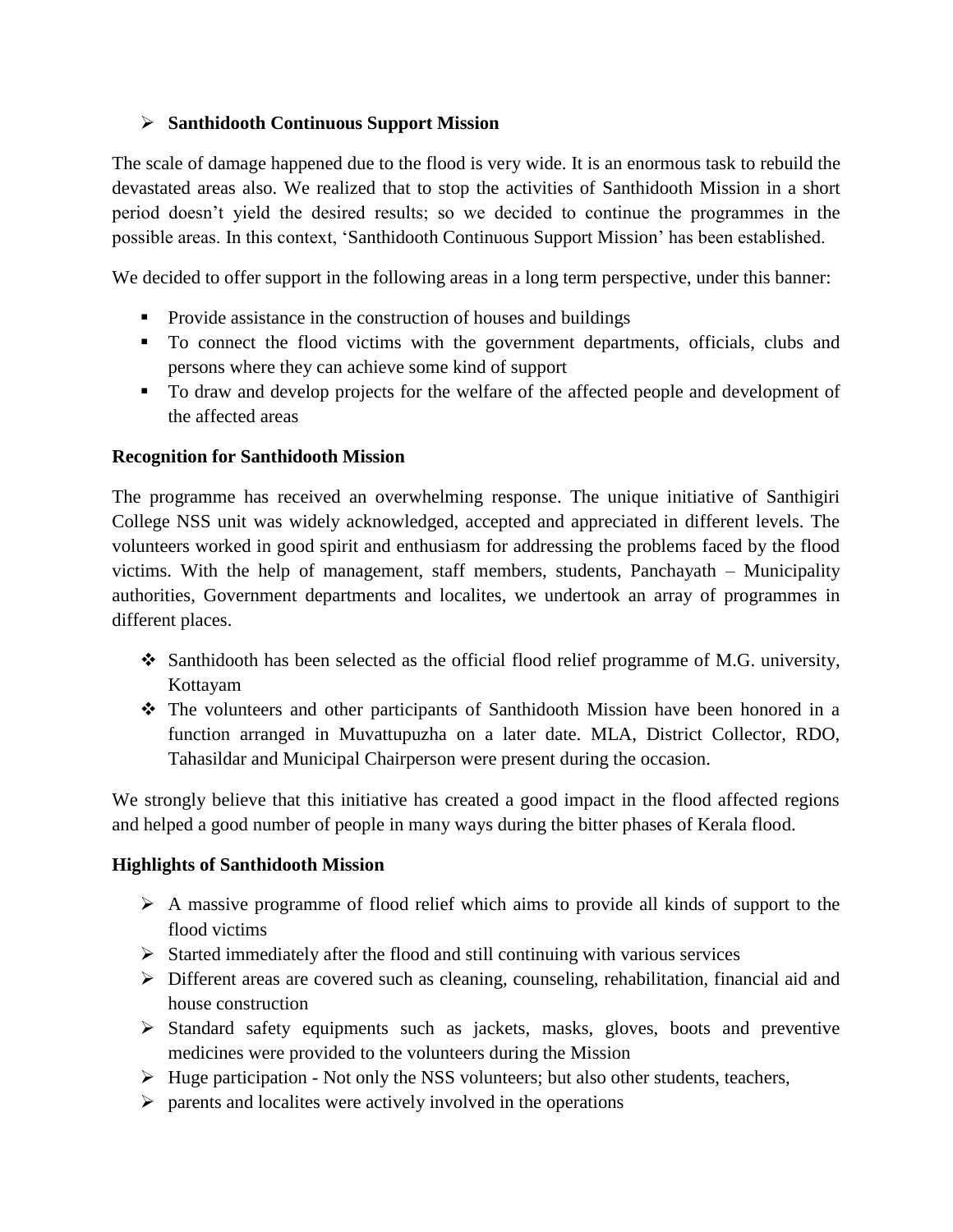#### **5. District vise Inauguration of 'Clean Campus – Green Campus Programme'**

The District vice Inauguration of 'Clean Campus – Green Campus Programme' has been conducted at Santhigiri College, Vazhithala, on  $2<sup>nd</sup>$  October 2018 Gandhijayanthi Day. The inaugural meeting was started with the Prayer Song. Welcome address was done by the Program Officer, Mr. James Mathew. The programme has been inaugurated by Mr. P.J. Joseph (MLA, Thodupuzha) and the Presidential address was delivered by Fr. Dr. Boby Antony CMI (Principal of Santhigiri College). The Keynote address was done by Mr. Sinoj Jose (President, Thodupuzha Block Panchayath). By representing the Suchitwa Mission of Idukki District, Mrs. Shoujamol P. Koya (General Extension Officer) did a Project Presentation on the activities conducted by the District Suchitwa Mission under the banner of 'Haritha Kerala Mission'.

- Further to this, a Suchitwa Sandesh Rally has been conducted from Santhigiri College to Vallikkettu Junction (Vazhithala) which was led by the Programme Officers Mr. James Mathew and Ms. Elsa Bosco, and Volunteer Secretary Mr. Alex Jimmy. The NSS volunteers from different colleges of Idukki District have been participated in the Inaugural function and Suchitwa Sandesh Rally.
- **6. Pothichoru – Food for the poor and needy**
- The NSS unit of Santhigiri College has initiated another remarkable programme for supporting the inmates of the Kunjachan Missionary Bhavan, Ramapuram, named *Pothichoru*. We provide packed lunch for more than 100 members of the Mission Bhavan every Wednesday by collecting it from the students and teachers of Santhigiri.
- The programme was inaugurated by Principal Rev. Dr. Boby Antony CMI and Vice Principal Fr. Jince Padinjarayil CMI together, in the presence of HODs, Faculty members and volunteers. Programme Officer Ms. Elsa Bosco welcomed the dignitaries and Mr. Alex Jimmy (Volunteer Secretary) executed thanks giving.

#### **7. Observance of World AIDS Day**

 $\triangleright$  NSS unit of Santhigiri College observed World AIDS Day on 01<sup>st</sup> December 2018 by conducting various programmes. As part of the awareness campaign, the volunteers distributed the red ribbon to all the teachers and students and the whole college pinned the red ribbon. A Poster Designing Competition was also held in the afternoon.

#### **8. Observance of International Minority Welfare Day – A District vise Programme**

 The Observance of International Minority Welfare Day has been conducted at Santhigiri College, Vazhithala, on  $18<sup>th</sup>$  December 2018. The Inaugural ceremony was started at 10 am and the Welcome address was done by the Program Officer, Sri. James Mathew. The Inaugural Address was delivered by Fr. Jince Padinjarayil CMI (Vice Principal, Santhigiri College). Mr. Jomon Chacko (HOD, Dept. of Commerce, Santhigiri College) did the felicitation address and Mr. Alex Jimmy delivered the Vote of Thanks.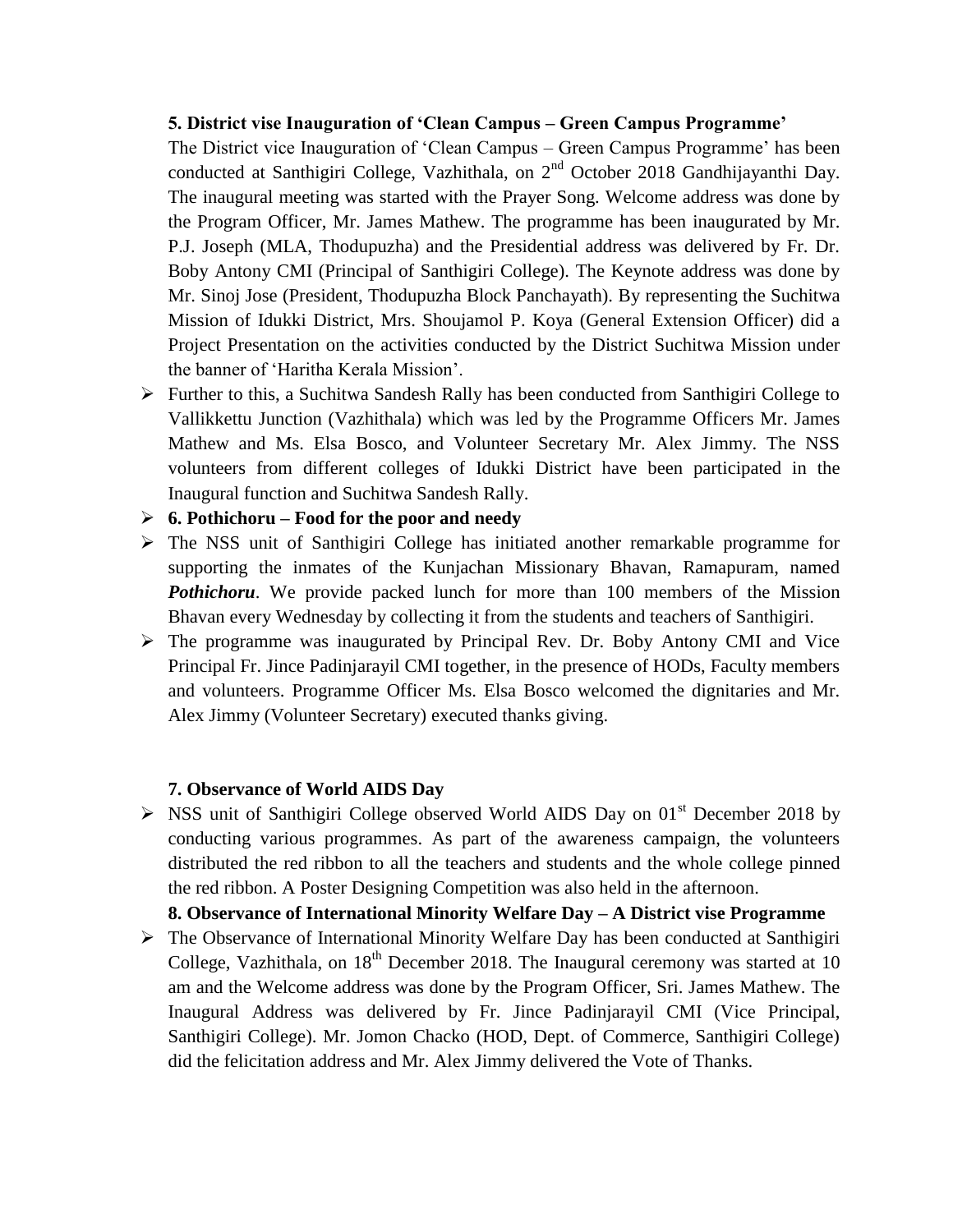$\triangleright$  As part of the programme, we conducted district vise Competitions of Quiz, Elocution and Essay Writing for the NSS volunteers of different colleges. The competitions started immediately after the Inaugural function, in different venues and finished at 03 pm. About 50 students from the colleges of Idukki district participated in the competitions. At 03.15 pm, the Prizes for the winners were distributed by Rev. Dr. Boby Antony CMI (Principal, Santhigiri College).

## **9. Blood Donation Camp**

- Donating blood is equivalent to giving life. Our NSS unit conducted a 'Blood Donation Camp' on  $07<sup>th</sup>$  January 2019 at College Auditorium, in association with Indian Medical Association (IMA) and Rotary Club, Thodupuzha. The programme was inaugurated by Dr. Reji Jose (President, Rotary Club, Thodupuzha). Principal Rev. Dr. Boby Antony CMI presided over the function. Welcome Address was delivered by Programme Officer Mr. James Mathew and Vote of thanks by Mr. Santhosh M.D (Secretary, Rotary Club, Thodupuzha).
- After the inaugural function, Principal Rev. Dr. Boby Antony CMI and Vice Principal Fr. Jince Padinjarayil CMI have donated their blood. Further to this, 60 persons, including students and faculty members of Santhigiri College, have donated their blood on the day.

## **10. Participation in the National Integration Camp at Varanasi**

 $\triangleright$  Santhigiri NSS unit has reached another important milestone this year. One of our volunteers, Ms. Amritha Santhosh of Semester 4 BCA, has been selected for participating in the National Integration Camp, conducted from to at Varanasi in Uttar Pradesh, by representing Mahatma Gandhi University. The Principal, Vice Principal, Programme Officers and volunteers congratulated her for this special achievement.

## **11. Haritha Bhavanam Programme**

- $\triangleright$  In connection with the 'Haritha Keralam' Programme, initiated by Govt. of Kerala, Purapuzha Grama Panchayath, in association with NSS unit of Santhigiri College, organized Haritha Bhavanam Programme during the third week of February 2019. It was designed as an interactive programme with the people of the village by visiting houses, to get feedback on their agricultural activities and providing valuable information on how to improve the quality of agricultural practices. From 'Haritha Bhavanam', it aims to reach 'Haritha Keralam' through 'Haritha Gramam'. As part of it, a survey was also being conducted on every house to know their existing status.
- $\triangleright$  In the initial phase of the programme, we decided to visit 260 houses in the 3rd Ward of Purapuzha Panchayath. The volunteers have been divided into different groups and each group consisted of 10 members. It was scheduled to complete the programme within five days.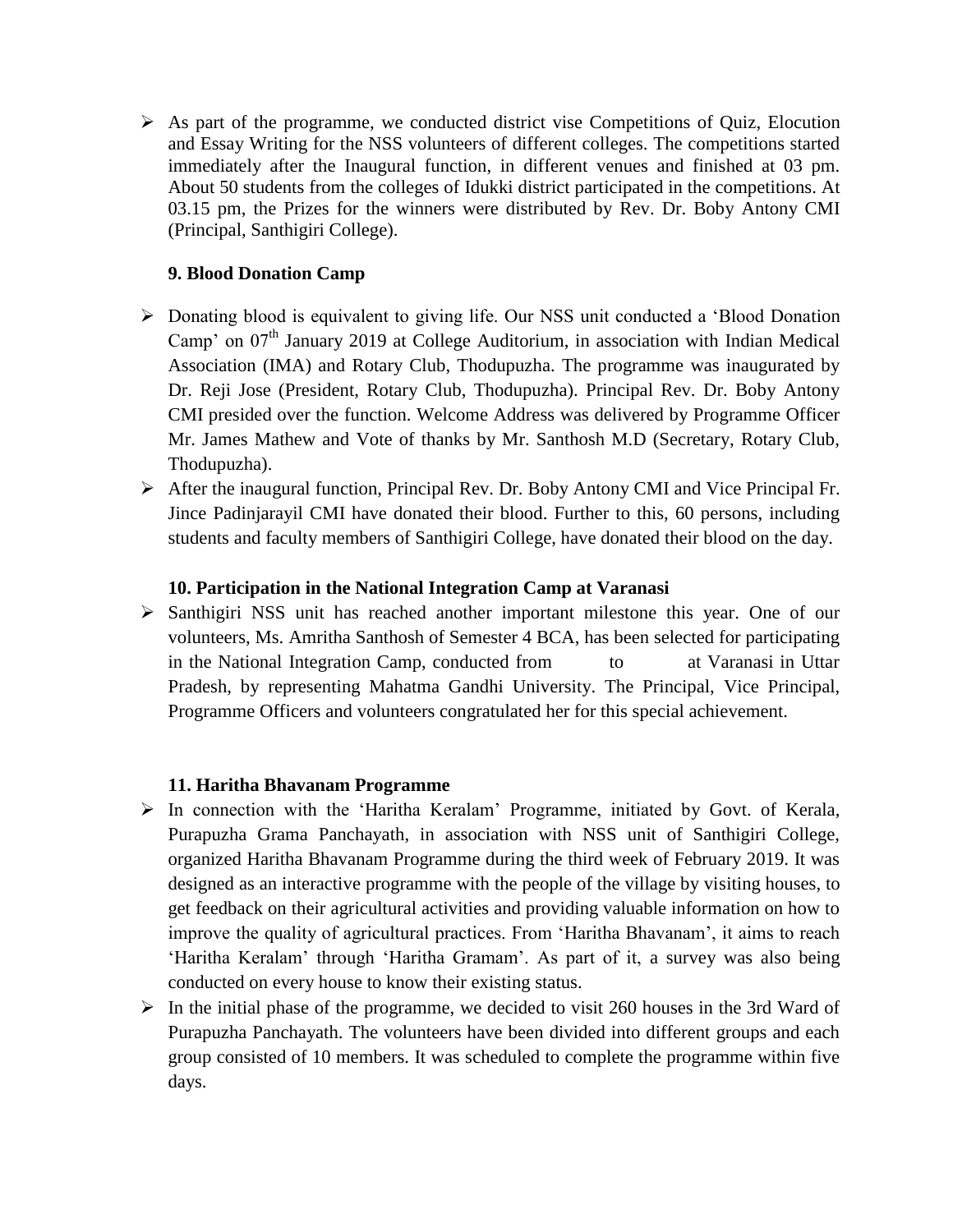- $\triangleright$  Mr. P.J Joseph MLA inaugurated the programme on 19<sup>th</sup> February 2019, at the house of Mr. Joseph Muttam in Nediyasala village. Purapuzha Panchayath President Mrs. Aleykutty Mani, Vice President Adv. Raneesh Mathew, Ward member Mrs. Sini Jestin and Programme Officer Mr. James Mathew were also present for the Inaugural function. Mr. P.J Joseph MLA accompanied the volunteers in the first 10 houses, along with the Panchayath authorities.
- $\triangleright$  The volunteers conducted the visit and survey for five days from 19<sup>th</sup> to 23<sup>rd</sup> February 2019. This interactive visit in Purapuzha village was a great experience for our volunteers.
- $\blacktriangleright$
- **12. EXPLORE EDAMALAKKUDY – An Interaction and Orientation Programme in the First Tribal Panchayath in Kerala**
- $\triangleright$  Santhigiri College NSS unit always focuses on undertaking unique programmes and activities which generates utmost benefits to the society. Santhidooth, Haritham and Santhigramam are the examples of this. After the great success of Santhidooth Mission, we undertook another distinctive mission at Edamalakkudy Panchayath.
- Edamalakkudy, located in Devikulam Taluk of Idukki district, is the first Tribal Grama Panchayath in Kerala State. It is a collection of more than 24 'Muthuvan kudis' (hamlets). These hamlets are embedded in dense evergreen forests and each 'kudi' is about 03 to 10 kms away from the nearby hamlet, taking sufficient risk of travelling through the elephant infested forests.
- $\triangleright$  For decades, the Muthuvan Tribe has been leading a primitive life. They continue to cling closely to their rituals and beliefs that raise several questions on women and children's rights, health and education. In this context, the 'State Child Rights Commission' decided to focus on the education of the children in Edamalakudy. They wanted to make all the children, in the age group of  $5 - 14$ , going school. For that, a detailed survey was also required in all the 'kudis' for knowing the existing status.
- $\triangleright$  Our NSS unit agreed to take up the mission with the support of MSW Department of Santhigiri College, as described by the Child Rights Commission. 30 volunteers of NSS were selected for the Mission, along with 20 students from MSW. Initial discussions were conducted with the Child Rights Commission and designed a four days programme from  $20<sup>th</sup>$  to  $23<sup>rd</sup>$  March 2019. The commission took necessary permissions from the various Government departments and ensured the support of Edamalakudy Panchayath.
- $\geq$  On 19<sup>th</sup> March, a special training programme was arranged at College for the participants and accompanying teachers. Fr. Jince Padinjarayil CMI explained the purpose and procedure of the Mission. Distributed the survey materials and provided sufficient information about traveling in the forest. The team, consisted of 50 student volunteers, Programme Officers and 08 other faculty members, started journey from the College to Munnar on  $20<sup>th</sup>$  afternoon. We reached there by evening. A short meeting was conducted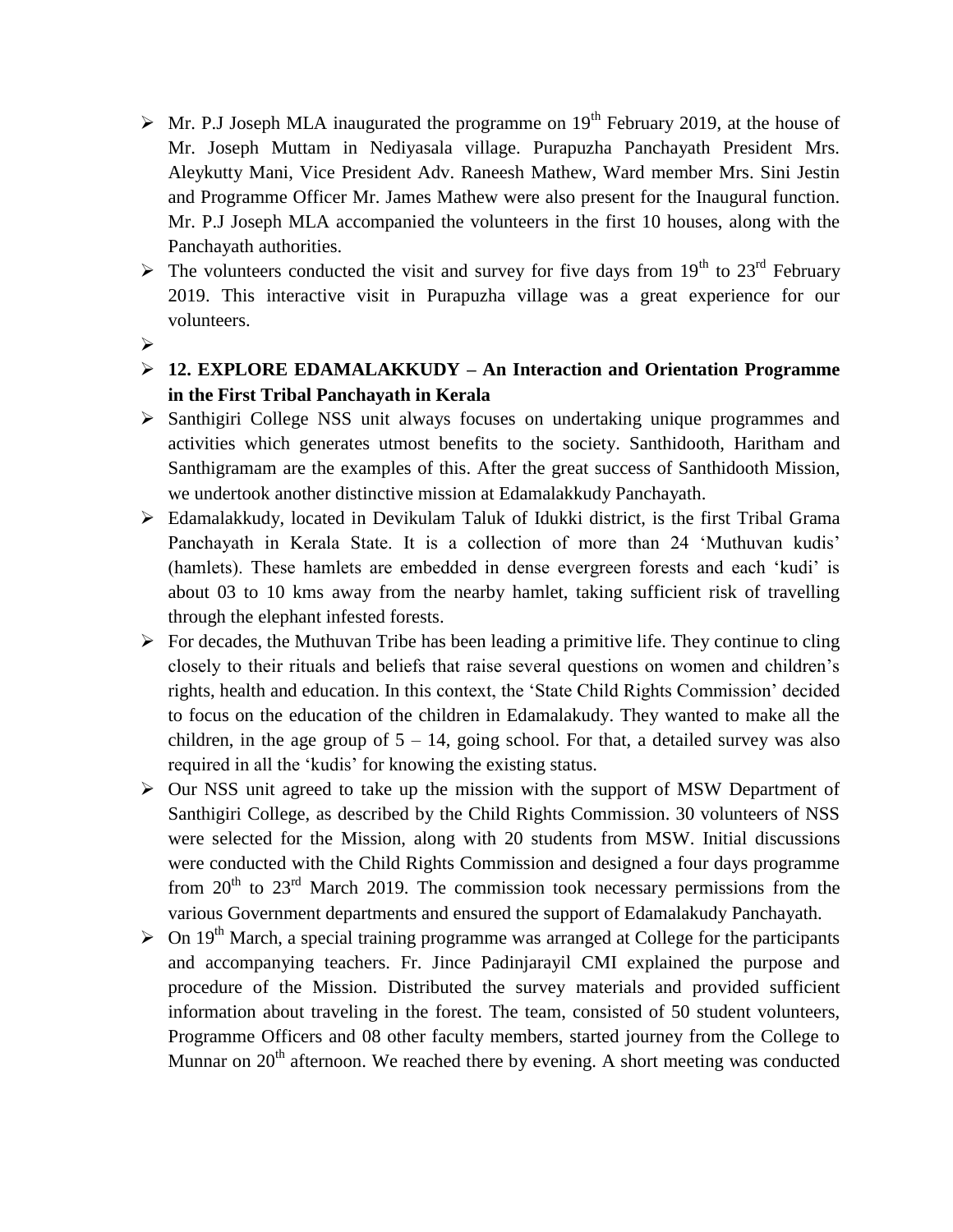in the accommodation venue at 07 pm and had a final round discussion, before going to bed.

- $\triangleright$  On 21<sup>st</sup> March 2019, after an early breakfast, the team started journey to Edamalakudy. Two mini buses of the Forest Department took us from Munnar to Pettimudi through Rajamala hills. The rest of the journey was in jeeps to Edamalakudy and six jeeps were ready for carrying us at Pettimudi. We loaded the materials in jeeps and started at 09.30 am, and the immediate destination was Societykudi – the only one hamlet of Edamalakudy having a road access.
- $\triangleright$  The road situation was really pathetic. It took almost three hours to reach the place. From Societykudi, our team has been divided into 05 different groups and moved towards various directions.

#### *The various routes followed by the different groups are mentioned below:*

- $\triangleright$  Group 1 Koppeckad Thenparakudi Vellavarakudi Parappayar kudi Parakudi Perumkadavu kudi – Nooradikudi – Valparai (Tamilnadu)
- $\triangleright$  Group 2 Societykudi Idalipara Shed kudi Melpatham kudi Nelmanal
- Group 3 Idalipara Aandavan kudi Naduckudi Thazhekkudi
- Group 4 Kandathukudi Mulakutharakudi Nelmanal Ambalapadi
- Group 5 Amabalaparakudi Meenkuthikudi Kudallarkudi Mankulam
- $\triangleright$  From Societykudi, all the groups had to move by walk in the forest till the last destination. Everyone was carrying their travel bags, along with the food kits, because most of the groups were not returning to the covered destinations and no food was available externally.
- The groups visited all the 'kudis' allotted for them, met with the tribal people and conducted survey in all the houses. Most of the people live in the small huts with limited facilities, but sufficient toilet facilities and solar electricity are provided by the Panchayath to each house. We found many children who haven't got even primary education.
- It was possible to visit only  $2 3$  kudis in a day. The groups were stayed in the hamlet which they last visited in the day and the villagers were very cooperative and supportive. The overnight stay in the hamlets surrounded by the forest was also a sole experience for the team members.
- All the groups have completed their tasks by  $23<sup>rd</sup>$  afternoon and returned back to Munnar by evening. We had a final meeting at the accommodation venue at 07 pm and reviewed the activities of all the groups. The volunteers were very much happy with the abundance of experience they got in these three days and expressed their gratitude for arranging such an opportunity for them.
- $\triangleright$  On 24<sup>th</sup> morning, we returned from Munnar to College with everlasting memories of a wonderful programme.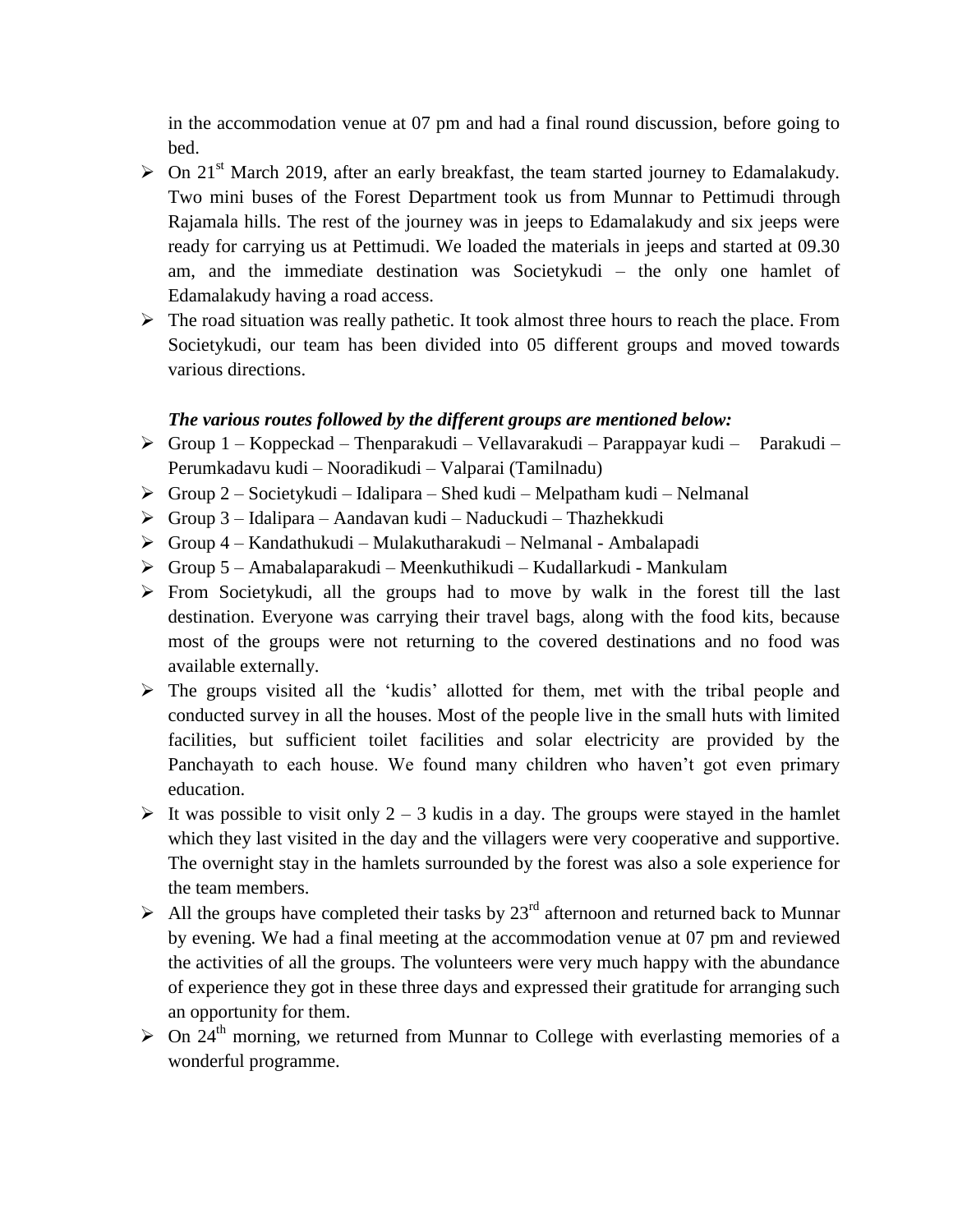### **ANNUAL SPECIAL CAMP**:

#### **Seven Days Special Camp**

The Annual Camp of NSS Unit of Santhigiri College was conducted from  $21<sup>st</sup>$  to  $27<sup>th</sup>$  August 2018. In the bitter phases of the massive flood which affected the entire state, it was extremely difficult to take the decision of conducting the Annual Camp during these days. But by considering the need of the hour, finally we decided to proceed with the camp and support the Santhidooth Mission through this way.

It is our pride to mention that we are the only NSS unit in M.G University who organized the Seven days camp on these days for supporting the flood victims. The major objective of the camp was massive rehabilitation and cleaning programme in the flood affected areas. Considering the extent of damage in the area, we decided to combine the camp activities with Santhidhooth Mission and extend the services to maximum possible areas.

The volunteers have reached the places to carry out the cleaning activities. Principal, Vice Principal, Programme Officers and other faculty members were also engaged themselves in cleaning activities. Flood and water logging have affected many places in Muvattupuzha of Ernakulam district and landslip caused serious damages to the houses in Poomala area of Idukki district. As the water recedes, cleanliness remains the greatest challenge in the area.

The official inauguration of Annual Camp was conducted at Santhigiri College Auditorium on  $21<sup>st</sup>$  August 2018 at 03.00 pm. The welcome address was delivered by the Programme Officer Mr. James Mathew. The meeting was presided over by Rev. Dr. Boby Antony CMI (Principal). Mr. P. J. Joseph (MLA of Thodupuzha) inaugurated the Annual Camp. Smt. Aleykutty Mani (President Purapuzha Panchayath), Fr. Mathew Kalappura CMI (Manager), Fr. Jince George CMI (Vice Principal Santhigiri college), Smt. Bindu Benny (Ward Member, Purapuzha Panchayat) were also joined the meeting. The vote of thanks was done by Mr. Amal Lawrence (Volunteer Secretary).

After the meeting, Mr. Jismon Thomas, Assistant Professor of Marthoma College, Perumbavoor, conducted an ice breaking session, followed by a talk on volunteerism which made them realize the importance of leadership and team work.

On the second day, the Camp participants joined with the Mission at Muvattupuzha. The total volunteers were divided into various groups and directed towards Murikkal Colony and some other parts of Muvattupuzha. Principal, Vice principal, NSS program officers and teachers accompanied these groups. They have cleaned about 25 houses, 02 Anganvadis, one Convent and an old age home.